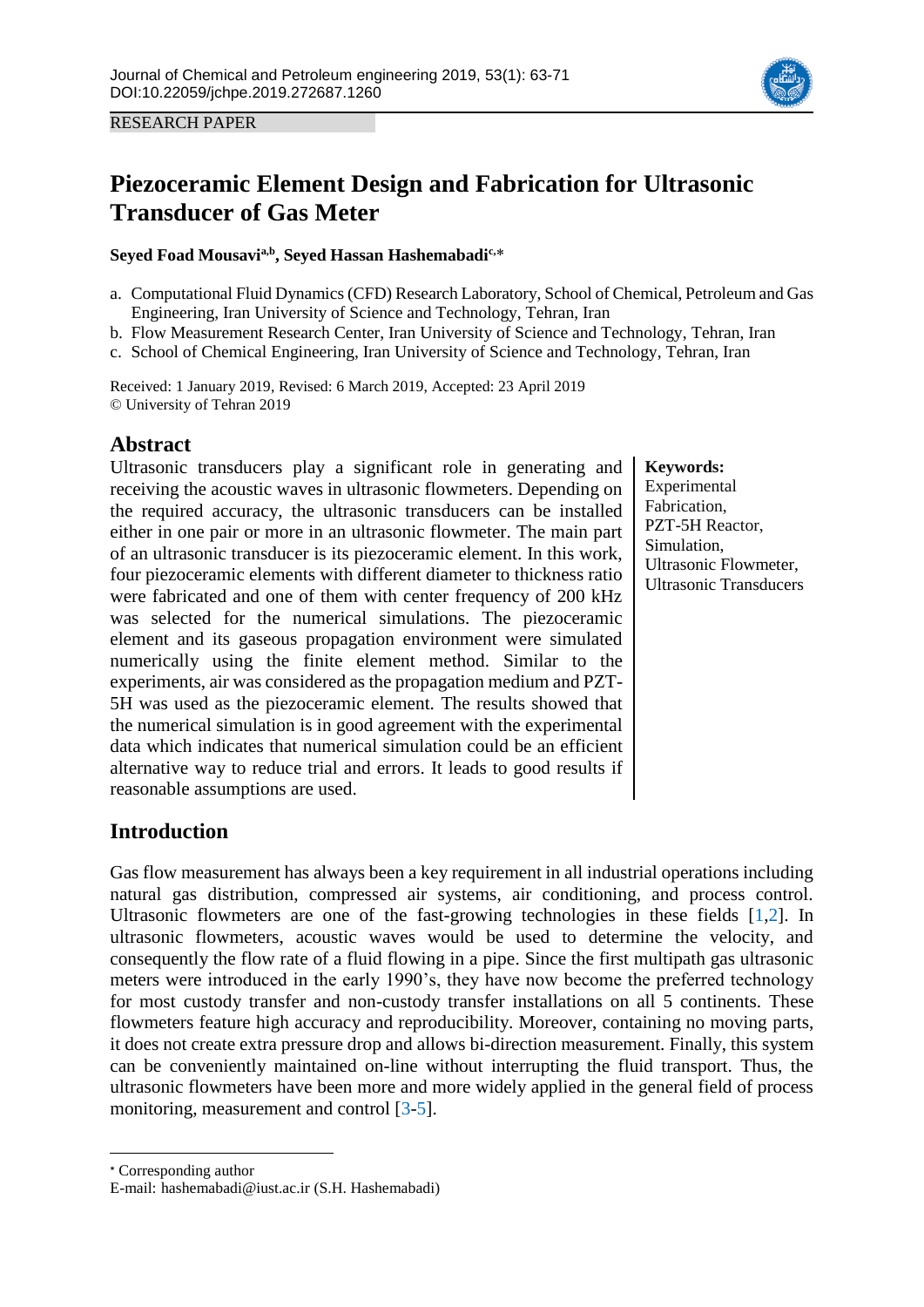The transit-time method can be divided into two techniques: invasive and non-invasive. In contrary with non-invasive measurement technique, the invasive measurement technique involves the use of transducers which are in contact with the flowing fluid, as shown in [Fig. 1](#page-1-0) [\[6\]](#page-8-0). Ultrasonic transducers are usually crucial parts of ultrasonic measurement instruments of any kind, therefore, the radiated sound field, response functions and vibration of such transducers are therefore important parameters in the design of ultrasonic measurements instruments [\[7\]](#page-8-1).

<span id="page-1-0"></span>

**Fig.** 1. The internal components of an ultrasonic transducer along with the generated wave [\[8\]](#page-8-2)

Ultrasonic transducers play a significant role in generating the acoustic waves. The advances in numerical simulations, electronics, signal processing and ultrasonic meter software have made possible certain developments in ultrasonic transducers. This has shown that to optimize performance in all the different conditions where gas and liquid ultrasonic meters are now being applied, one transducer will no longer provide the industry with the best solutions to fit all applications.

An ultrasonic transducer represents a layered structure as shown in [Fig 1.](#page-1-0) The basic component of a transducer is piezo crystal which converts the electrical energy into mechanical (acoustic) energy and vice versa. In order to support the piezo crystal, a backing plate is used at the back of the piezo crystal. One or more front layers can be used to improve the power transmission between the piezo crystal and the propagating fluid. These layers also act as wear protection plates for a piezo element.

Traditionally, the design of an ultrasonic transducer is normally accomplished via established "rules of thumb" and fundamental theoretical understanding. Today, however, numerical simulations are used to design ultrasonic transducers.

It is a common practice to analyze the vibration characteristics of the piezoelectric disk through one-dimensional analytic models. These one-dimensional models assume that the piezoelectric disk vibrates in thickness extensional mode and behaves like the motion of a piston. They are applicable to a piezo disk with diameter to thickness (d/h) ratios greater than or around 20. This is due to the fact that under such geometrical constraint, the vibration characteristic related to the thickness extensional mode becomes dominant. However, many designers employ the disc with the d/h ratios much less than 20 due to the space limitations in their design. In these cases, the use of the finite element method to analyze the vibration characteristics of a piezoelectric disc becomes indispensable. It implies that the onedimensional models are no longer adequate to completely analyze the performance of an ultrasonic transducer. It is, therefore, necessary to analyze the piezoelectric transducer using a complete three-dimensional model.

The finite element method (FEM) has a great flexibility to analyze the piezo element disc independently and with the layered structured inside an ultrasonic transducer. Concerning fluidborne sound, Eccardt et al. [9], used FEM for simulating sound wave propagation in time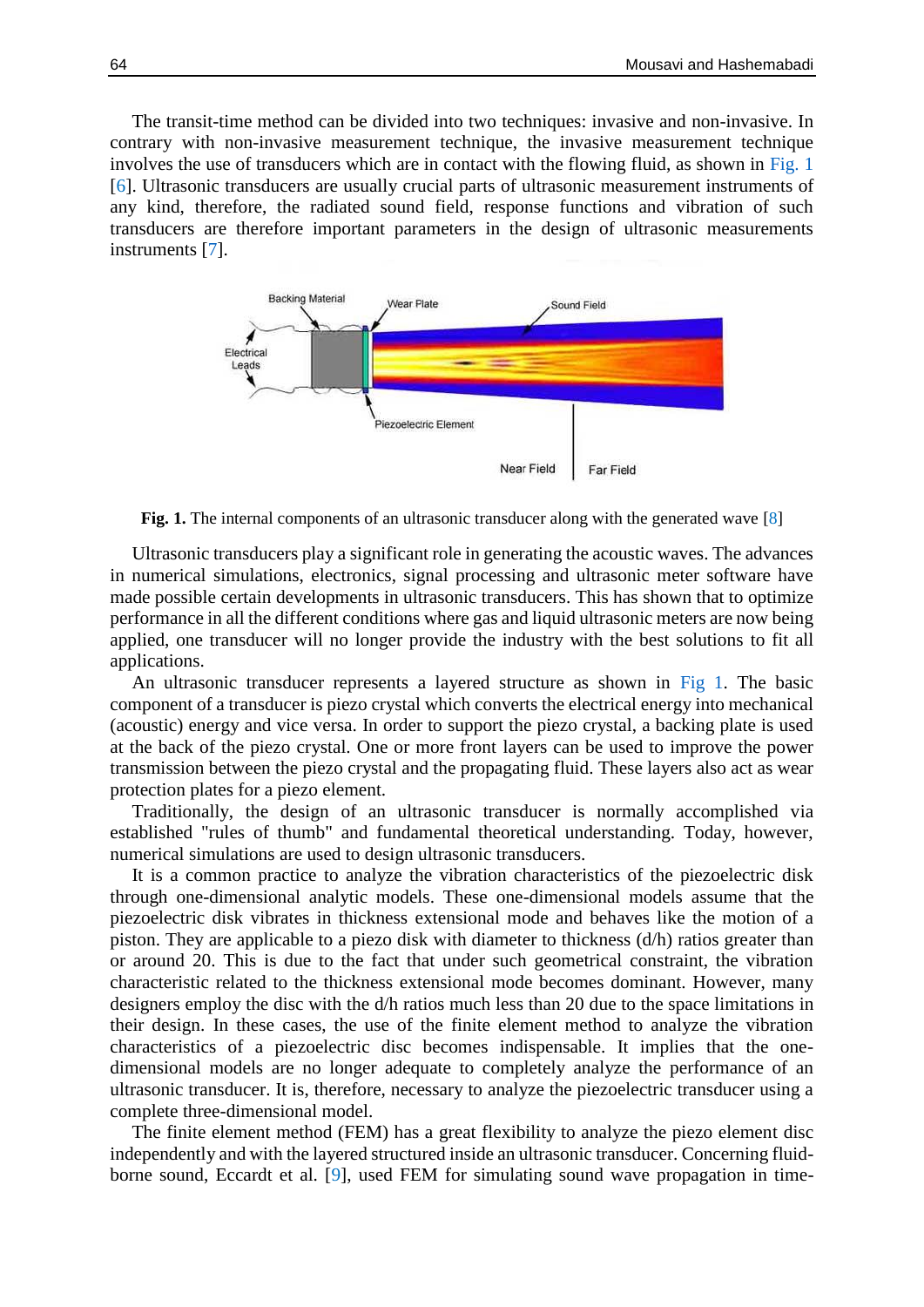independent mean flows. This finite-element formulation relies on the work of Pierce [10] who derived an approximate but concise wave equation for a moving in-homogeneous fluid with the flow that varies both in position and time. An alternative finite-element approach was demonstrated by Astley [11] for irrotational mean flows.

In this work, in order to compare the simulation results with corresponding experimental results, a piezoceramic element and its gaseous propagation environment was simulated numerically. The simulation includes electro-mechanical and acoustical simulations.

### **Fabrication of Piezoceramic**

Four piezoceramic elements of PZT-5H with different diameter to thickness ratios of 1.38, 1.35, 122 and 0.98 were synthesized as the heart of the transducers. PZT-5H as a "soft" kind of piezoceramics possess high permittivity and electromechanical coupling factor [\[12\]](#page-8-3).

At first PZT-5H powder was pressed to form raw piezoceramic elements with the different sizes. After that, they were sintered at up to 1150 °C. [Fig. 2](#page-2-0) shows the forming and sintering process for fabrication of piezoceramic element. The elements were formed using suitable molds and sintered using an electric furnace.

<span id="page-2-0"></span>

**Fig. 2**. A) Forming and B) sintering process for the piezoceramic elements

Furthermore, the sintered piezoceramic elements were polished to gain the exact size and flat surface. Finally, the two surfaces of the piezoceramic element were silver coated, to be their electrodes.

In order to measure electrical impedance-frequency curves of the piezoceramic elements and ultrasonic transducers, Wayne Kerr ZGA5920-Impedance/Gain-Phase Analyzer were used. Also, a PM3500 d33 meter was used to measure constants for the piezoceramic elements. [Fig.](#page-3-0)  [3](#page-3-0) shows the setup for measurement of a piezoceramic constants.

#### **Mathematical Modeling**

The modeling procedure is divided into two stages: 1) solid mechanics modeling, 2) pressure acoustics modeling. The first stage was modeled using electromechanical modeling of linear piezoelectric material and the second stage was modeled using wave equation in a gaseous medium.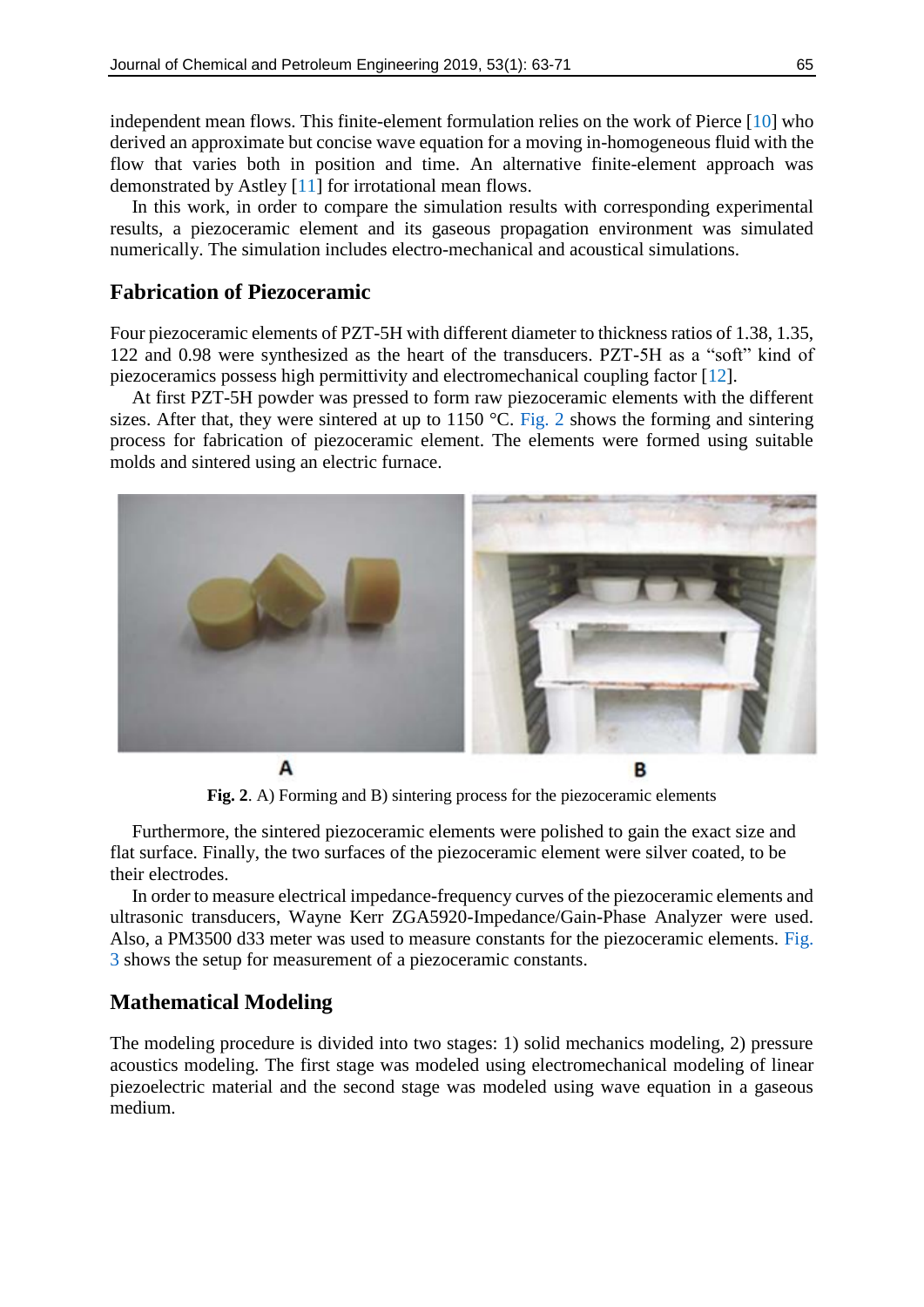#### **Solid Mechanics Modeling**

The dynamics of the piezoelectric and linear elastic materials are determined from Newton's second law:

$$
\rho \frac{\partial^2 u}{\partial t^2} = \nabla \cdot S \tag{1}
$$

where  $\rho$  the mass density of the piezoelectric material and S is is the strain tensor. With the assumption of small deformations, the mechanical properties of a piezoelectric can be described as a linear-elastic material. The stress-charge form of the electromechanical constitutive equations for linear piezoelectricity are given as follows [\[13](#page-8-4)[,14\]](#page-8-5):

$$
T = c_E S - eE
$$
  
\n
$$
D = e^T S + \varepsilon_S E
$$
\n(2)

<span id="page-3-0"></span>flux density vector, E is the electric field vector,  $c_E$  is the elasticity matrix (evaluated at a constant electric field), e is the piezoelectric stress matrix and  $\varepsilon_s$  is the dielectric matrix (evaluated at constant mechanical strain).



**Fig. 3.** Test setup for electrical impedance measurements

#### **Pressure Acoustics Modeling**

 $\sim$ 

In a compressible lossless medium (isothermal condition and fluid are assumed to be ideal), continuity and momentum equations are given by [\[15](#page-8-6)[,16\]](#page-8-7):

$$
\frac{\partial \rho}{\partial t} + \nabla \cdot (\rho u) = 0 \tag{4}
$$

$$
\frac{\partial u}{\partial t} + (u \cdot \nabla)u = -\frac{1}{\rho} \nabla p \tag{5}
$$

where  $\rho$  is density,  $p$  is pressure, and u is the velocity field. When a fluid experiences a smallamplitude disturbance produced by an ultrasonic transducer, its ambient physical variables are modified:

$$
p = p_0 + \acute{p} \tag{6}
$$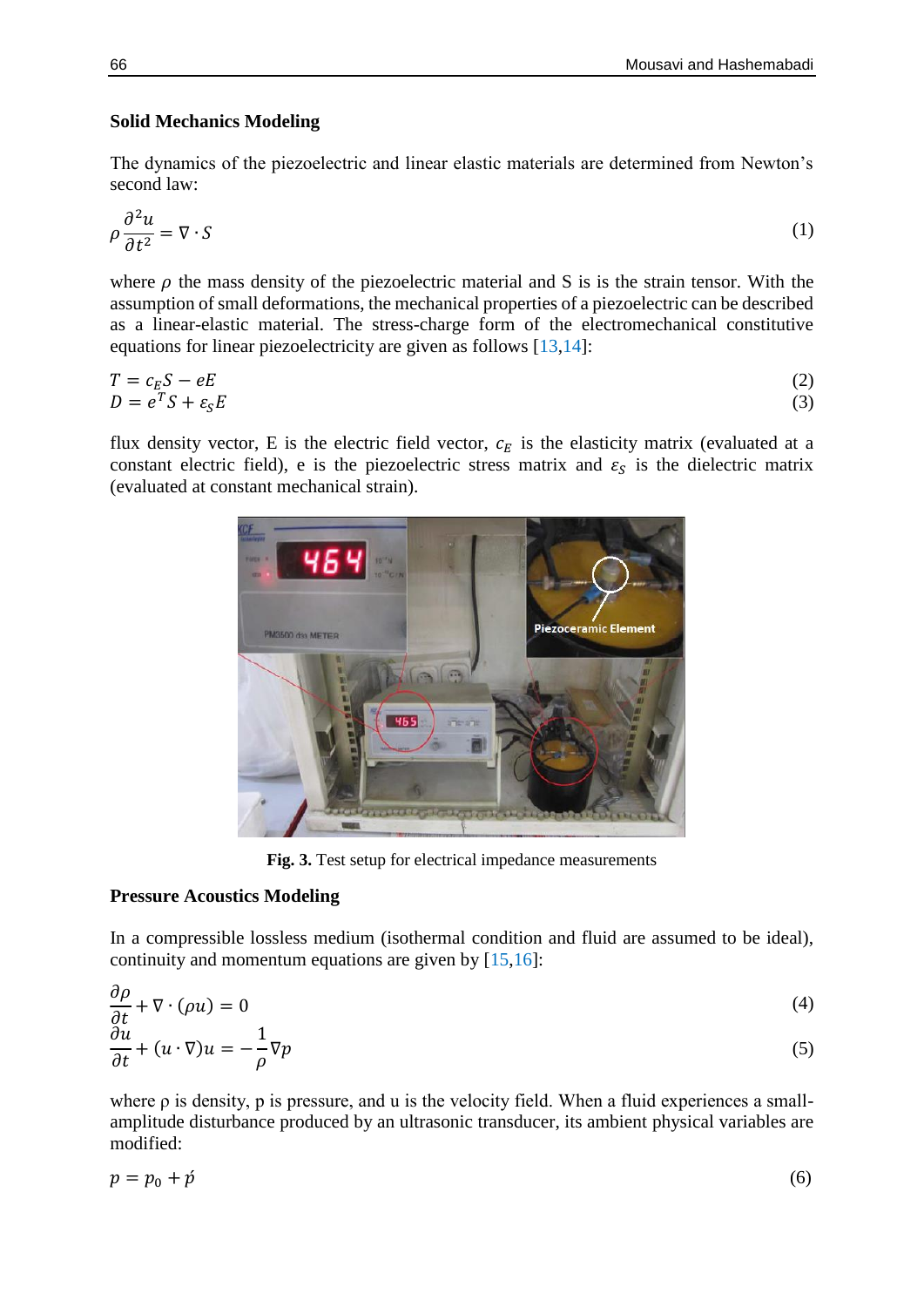$$
\rho = \rho_0 + \dot{\rho} \tag{7}
$$
  
 
$$
u = u_0 + \dot{u} \tag{8}
$$

where  $p_0$ ,  $\rho_0$  and  $u_0$  are pressure, density and the steady mean flow velocity, and the primed variables are the small-amplitude disturbance caused by ultrasonic wave propagation. Finally, the wave equation for sound waves in a lossless medium can be written as:

<span id="page-4-0"></span>
$$
\frac{1}{\rho c^2} \frac{\partial^2 p}{\partial t^2} + \nabla \cdot \left( -\frac{1}{\rho} (\nabla p - q_d) \right) = Q_m \tag{9}
$$

where c is the speed of sound,  $q_d$  is the dipole source term, and  $Q_m$  is the monopole source term. When molecular relaxation loss effect is considered, there are viscous and thermally conducting losses. Therefore, [Eq. 9](#page-4-0) can be modified to:

$$
\frac{1}{\rho c^2} \frac{\partial^2 p}{\partial t^2} + \nabla \cdot \left( -\frac{1}{\rho} (\nabla p - q_d) + \frac{1}{\rho c^2} \left( \frac{4\mu}{3} + \mu_B + \frac{(\gamma - 1)k}{C_p} \right) \frac{\partial \nabla p_t}{\partial t} \right) = Q_m \tag{10}
$$

where  $\mu$  is the dynamic viscosity and  $\mu_B$  is the bulk viscosity,  $\gamma$  is the ratio of specific heats,  $C_p$  is the specific heat at constant pressure, and k is the thermal conductivity.

At the interface between the gas and the solid domain, the normal component of the structural acceleration of the solid boundary is used to drive the gas domain. This is described by the following equation:

$$
n \cdot \left(\frac{1}{\rho_0}(\nabla p)\right) = a_n \tag{11}
$$

where  $a_n$  is the normal acceleration. The above equations were solved using Finite Element Method (FEM).

#### **Results and Discussion**

#### **Experimental Results**

[Fig. 4](#page-5-0) shows impedance-frequency curves for the four piezoceramic elements. According to the figure, the resonance frequency of the elements decreases by decreasing the ratio of diameter to thickness of the elements. Also, at diameter to thickness ratio of 1.38, the resonance frequency is 200 kHz. This is the desired working frequency for ultrasonic transducers of gas meters. [Table 1](#page-4-1) shows all the data obtained from the measurements for the four piezoceramic elements.

<span id="page-4-1"></span>

| <b>Table 1.</b> Results from measurements for the four different $D/t$ ratios of the synthesized piezoceramic |  |  |  |  |
|---------------------------------------------------------------------------------------------------------------|--|--|--|--|
|---------------------------------------------------------------------------------------------------------------|--|--|--|--|

| elements |                      |            |              |                                 |                |               |                   |  |  |  |
|----------|----------------------|------------|--------------|---------------------------------|----------------|---------------|-------------------|--|--|--|
| D/t      | f <sub>r</sub> (kHz) | $f_a(kHz)$ | Phase (deg.) | $\rm Z_{m}\left( \Omega\right)$ | $Tg\delta$ (%) | $ds_3$ (pC/N) | $\mathbf{C}$ (pF) |  |  |  |
| 0.98     | -60                  | 201        | $-0.47$      | 575                             | 1.9            | $400+10$      | $120 \pm 5$       |  |  |  |
| 1.22     | 185                  | 227        | $-1.8$       | 370                             | ∸              | $400+10$      | 157±5             |  |  |  |
| 1.35     | 195                  | 232        | $-13$        | 275                             |                | $400+10$      | $176 + 5$         |  |  |  |
| 1.38     | 200                  | 235        | $-0.2$       | 340                             | 1.8            | $400+10$      | $168 + 5$         |  |  |  |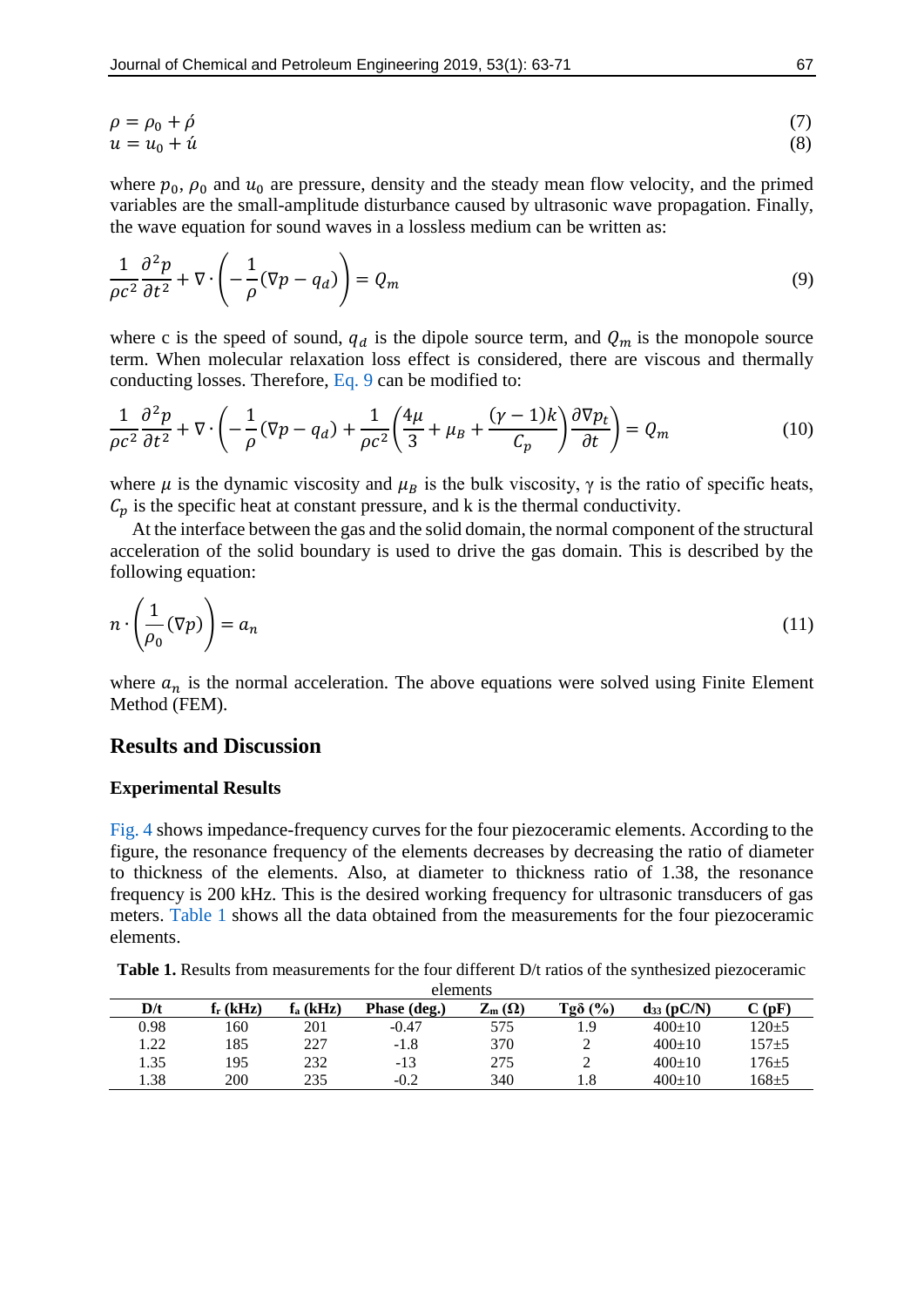<span id="page-5-0"></span>

**Fig. 4.** Impedance-frequency curves for the four different synthesized piezoceramic elements

#### **Numerical Simulation Results**

The numerical simulations including electro-mechanical and acoustical simulations were performed using frequency-domain solver. Air was considered as propagation medium and also PZT-5H was used as piezoceramic element. Due to the gas environment, considering the experimental results, the operating frequency was considered to be 200 kHz, approximately.

In order to reduce computation time, 2D-axisymmetric simulations were considered. [Fig.](#page-5-1) 5 represents the considered geometry for the simulations. In order to solve the problem, almost 6 elements per wavelength were considered for meshing the geometry. [Fig. 6](#page-6-0) represents acoustic pressure propagation in medium (A), formation of the main beam and side-lobes and also their strengths (B). As one can see, near field and far field of acoustic propagation are obvious. Due to the acoustic attenuation in the medium, acoustic pressure in the far field zone is decreasing.

<span id="page-5-1"></span>[Fig. 7](#page-6-1) shows displacement of different points of the piezoceramic at center frequency of 200 kHz. It shows that the maximum displacement is about  $0.12 \mu$ m at the center of piezoceramic element's surface.

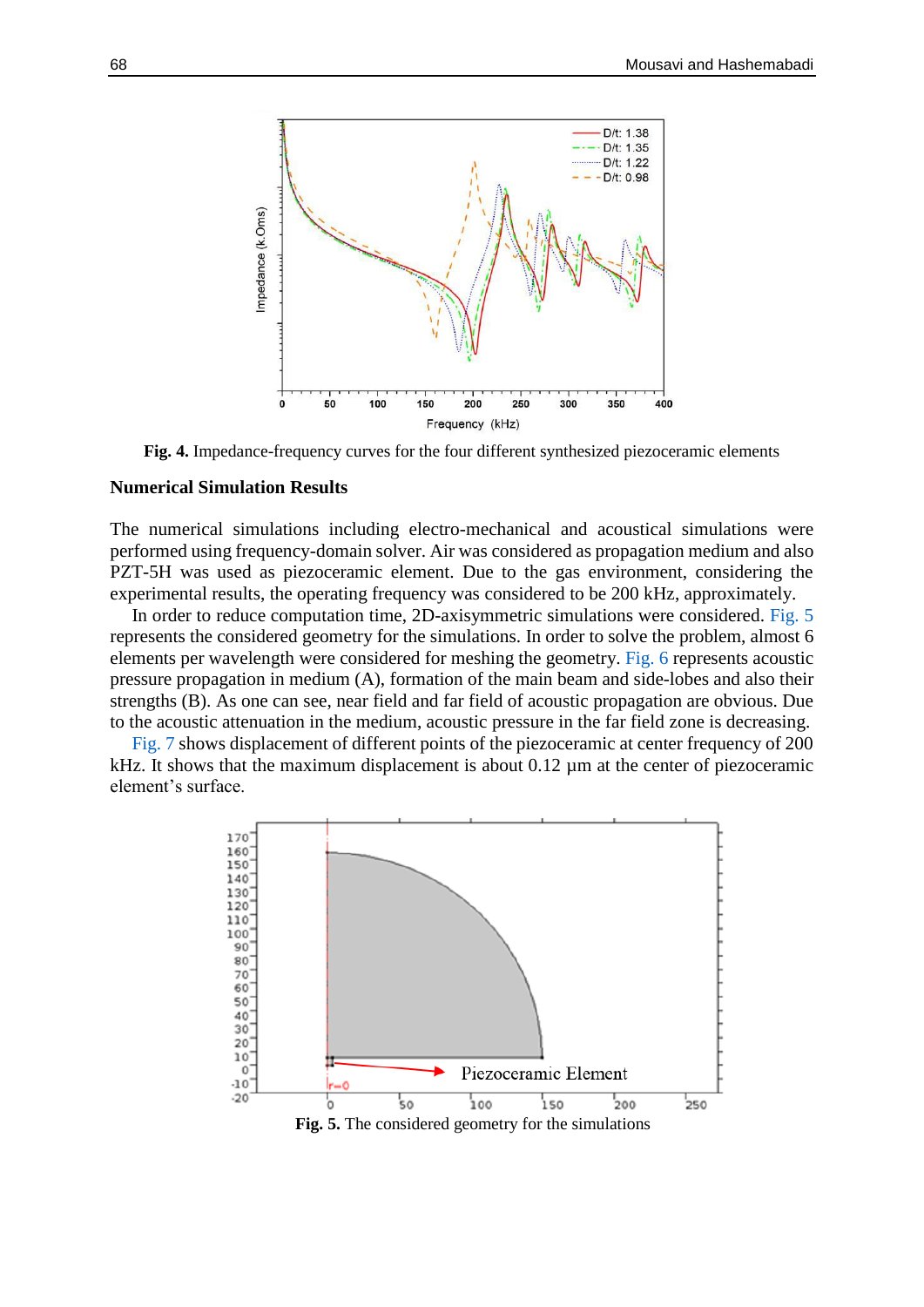<span id="page-6-0"></span>

<span id="page-6-1"></span>**Fig. 6.** A) Acoustic pressure propagation in medium, (B) formation of the main beam, side-lobes and their strengths



**Fig. 7.** Displacement of different points of the piezoceramic at center frequency of 200 kHz

#### **Validation of the Results**

[Fig.](#page-6-2) 8 shows the comparison between experimental and numerical simulation results of impedance-frequency curve for the piezoceramic elements that were obtained from the previous sections. In [Fig. 8,](#page-6-2) the behavior of the two curves (red and blue) is almost the same at different frequencies. The first resonant and anti-resonant points of two methods are the same, approximately. This means that the numerical simulation provides a good estimation of the behavior of the piezoceramic element. Moreover, the mismatch between impedance values at the resonant and anti-resonant points is due to not considering the environmental losses of the wave.

<span id="page-6-2"></span>

**Fig. 8.** Comparison between the experimental and the numerical simulation results of impedancefrequency curve for the piezoceramic elements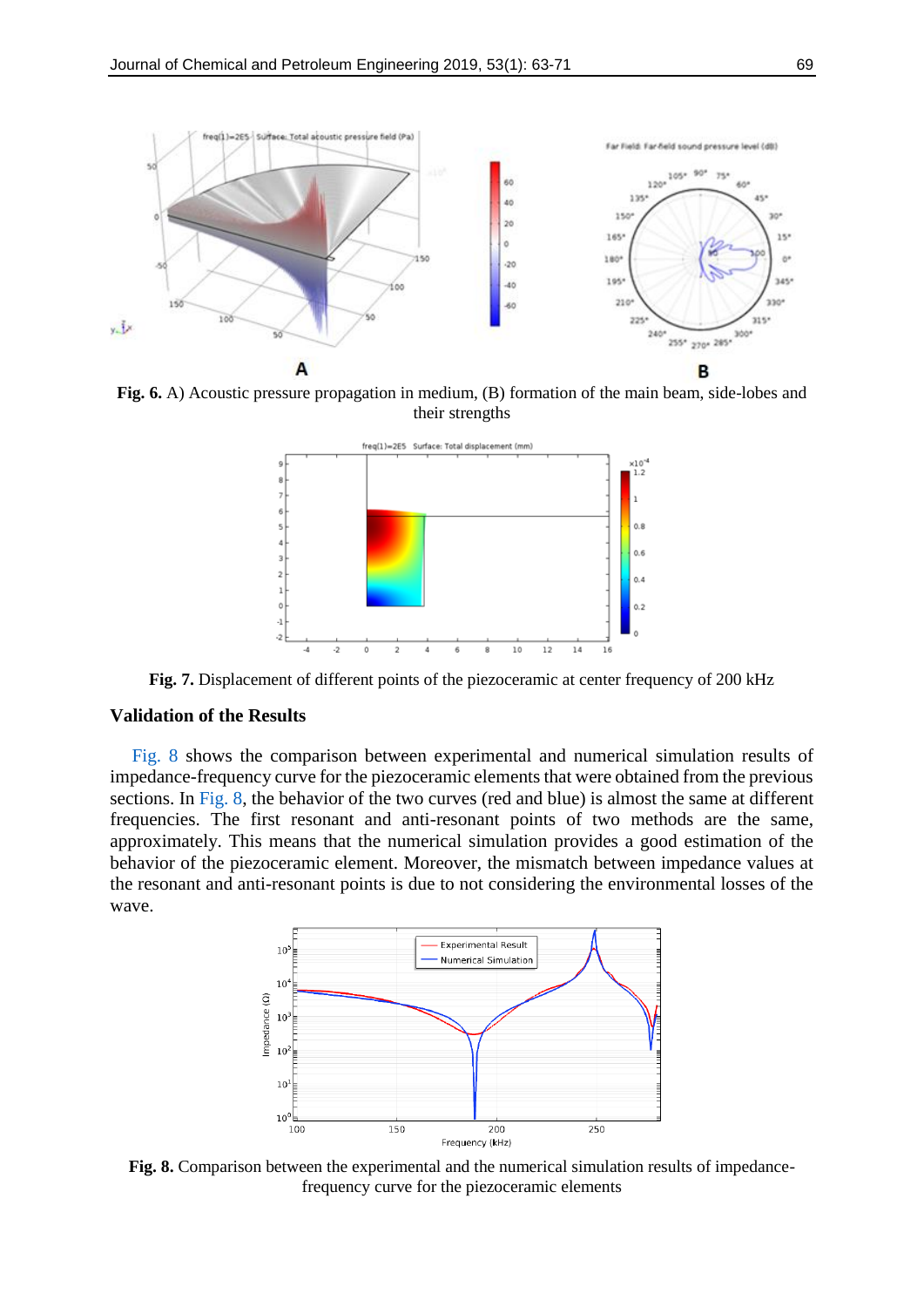## **Conclusions**

- There are a lot of factors that lead to a good signal strength. So, designing an efficient transducer needs try and error.
- An efficient alternative way to reduce try and errors is numerical simulation. It leads to good results if reasonable assumptions are used.
- In this work, a 200 kHz piezoceramic element was fabricated and it was numerically simulated. The experimental and simulation results showed a good agreement.
- The agreement between the experimental and simulation results shows the possibility of numerical simulation for designing ultrasonic transducers.
- More complicated numerical simulations needed to simulate behavior of the total ultrasonic transducer in a gaseous medium.

## **Nomenclature**

- $a_n$  Normal acceleration
- $c_F$  Elasticity matrix at constant electric field
- e Piezoelectric stress matrix
- $f$  Frequency
- $f_r$  Resonance frequency
- $f_a$  Anti-resonance frequency
- $k$  Thermal conductivity
- $p$  Pressure
- $q_d$  Dipole source term
- t Time
- Velocity field

### Greek symbols

- $\rho$  Density
- $\varepsilon_s$  Dielectric matrix at constant mechanical strain
- $\mu$  Dynamic viscosity
- $\mu_B$  Bulk viscosity
- $\lambda$  Wavelength in a given material

## **Reference**

- [1] Gu X, Cegla F. The Effect of Internal Pipe Wall Roughness on the Accuracy of Clamp-On Ultrasonic Flowmeters. IEEE Transactions on Instrumentation and Measurement. 2018 May 16(99):1-8.
- <span id="page-7-0"></span>[2] Sun Y, Zhang T, Zheng D. New Analysis Scheme of Flow-Acoustic Coupling for Gas Ultrasonic Flowmeter with Vortex near the Transducer. Sensors. 2018;18(4):1151.
- <span id="page-7-1"></span>[3] Fan Z, Jiang W, Wright WM. Non-contact ultrasonic gas flow metering using air-coupled leaky Lamb waves. Ultrasonics. 2018 Sep 1;89:74-83.
- [4] Chen Q, Li W, Wu J. Realization of a multipath ultrasonic gas flowmeter based on transit-time technique. Ultrasonics. 2014 Jan 1;54(1):285-90.
- <span id="page-7-2"></span>[5] Zhu WJ, Xu KJ, Fang M, Shen ZW, Tian L. Variable ratio threshold and zero-crossing detection based signal processing method for ultrasonic gas flow meter. Measurement. 2017 Jun 1;103:343- 52.